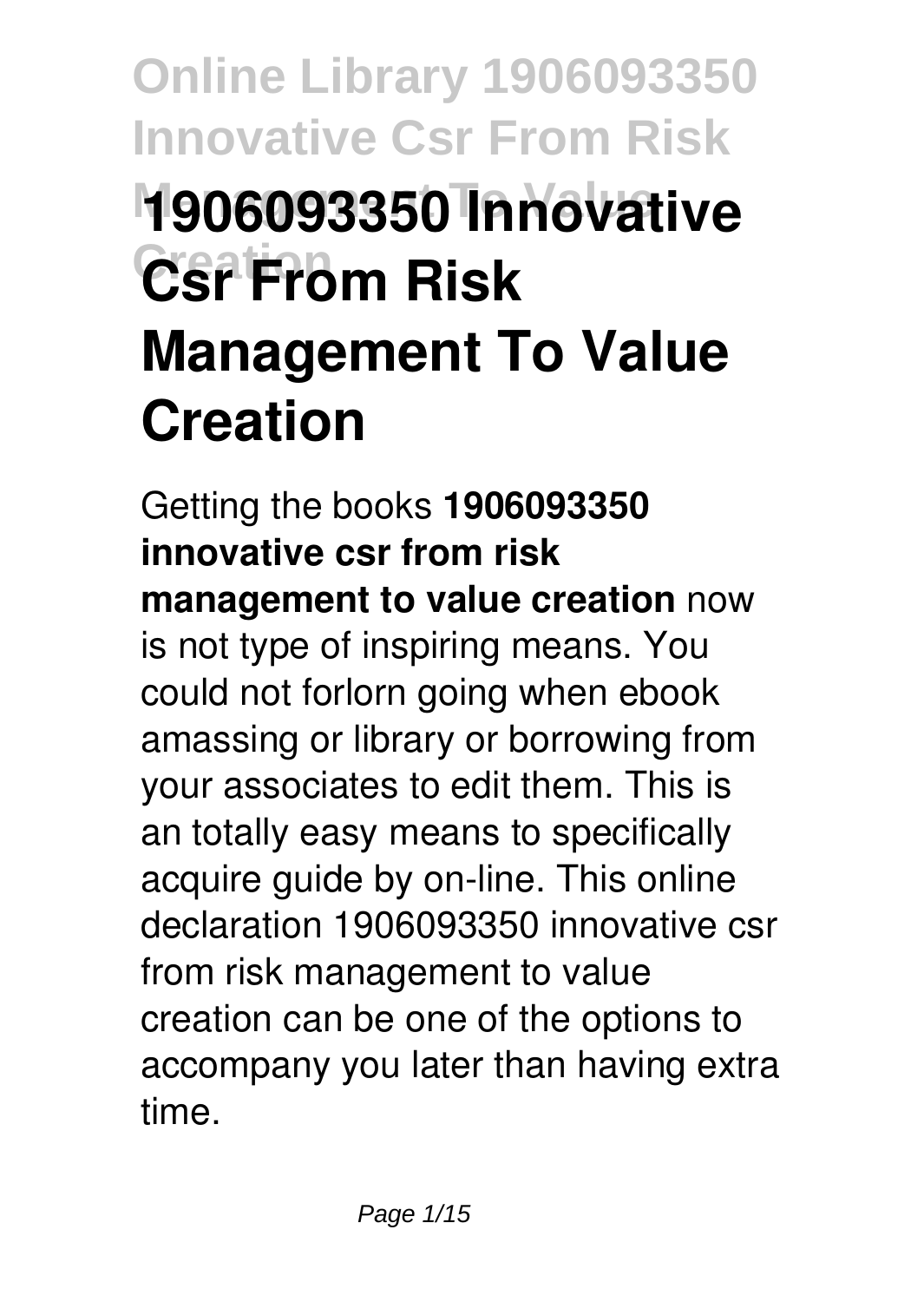It will not waste your time. tolerate me, the e-book will very tune you new situation to read. Just invest tiny time to entrance this on-line notice **1906093350 innovative csr from risk management to value creation** as without difficulty as evaluation them wherever you are now.

1906093350 Innovative Csr From Risk Trinseo (NYSE: TSE), a global materials company and manufacturer of plastics, latex binders and synthetic rubber, announced the release of its 2021 Su ...

Trinseo Releases its 11th Annual Sustainability & Corporate Social Responsibility Report PRNewswire/ - CAE issued its FY21 Annual Activity and Corporate Social Responsibility (CSR) report, a single Page 2/15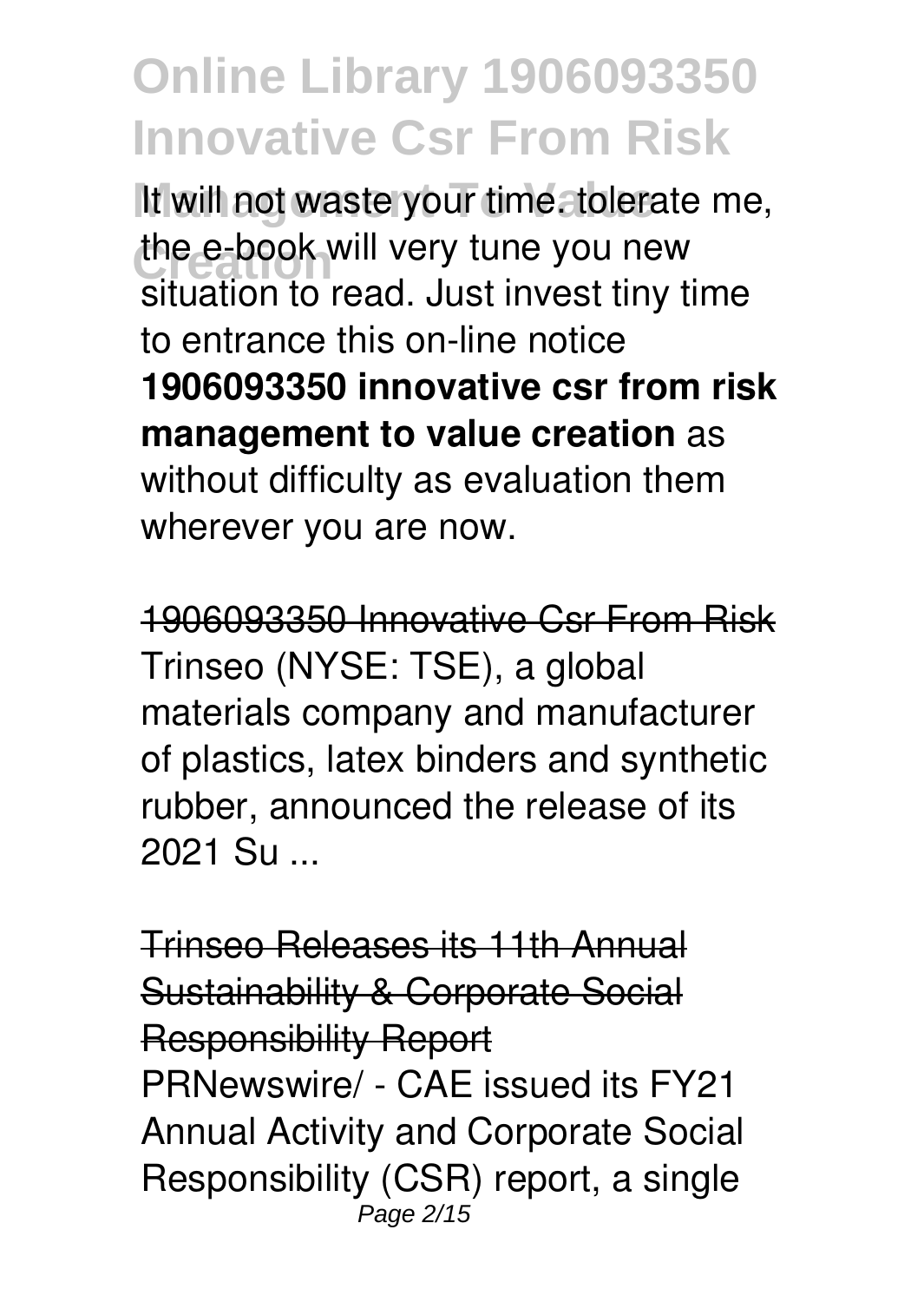source of information in key areas ...

**Creation** CAE releases its FY21 Annual Activity and Corporate Social Responsibility report

"Climate change poses a significant risk for our communities," said Patty Riddlebarger, vice president of corporate social responsibility for Entergy ... to learn about innovative storm water ...

Entergy Sponsors Climate Resiliency Workshop With Loyola University Q3 2021 Earnings CallJul 07, 2021, 8:30 a.m. ETContents: Prepared Remarks Questions and Answers Call Participants Prepared Remarks: OperatorGood morning, everyone, and welcome to the MSC Industrial ...

MSC Industrial Direct (MSM) Q3 2021 Page 3/15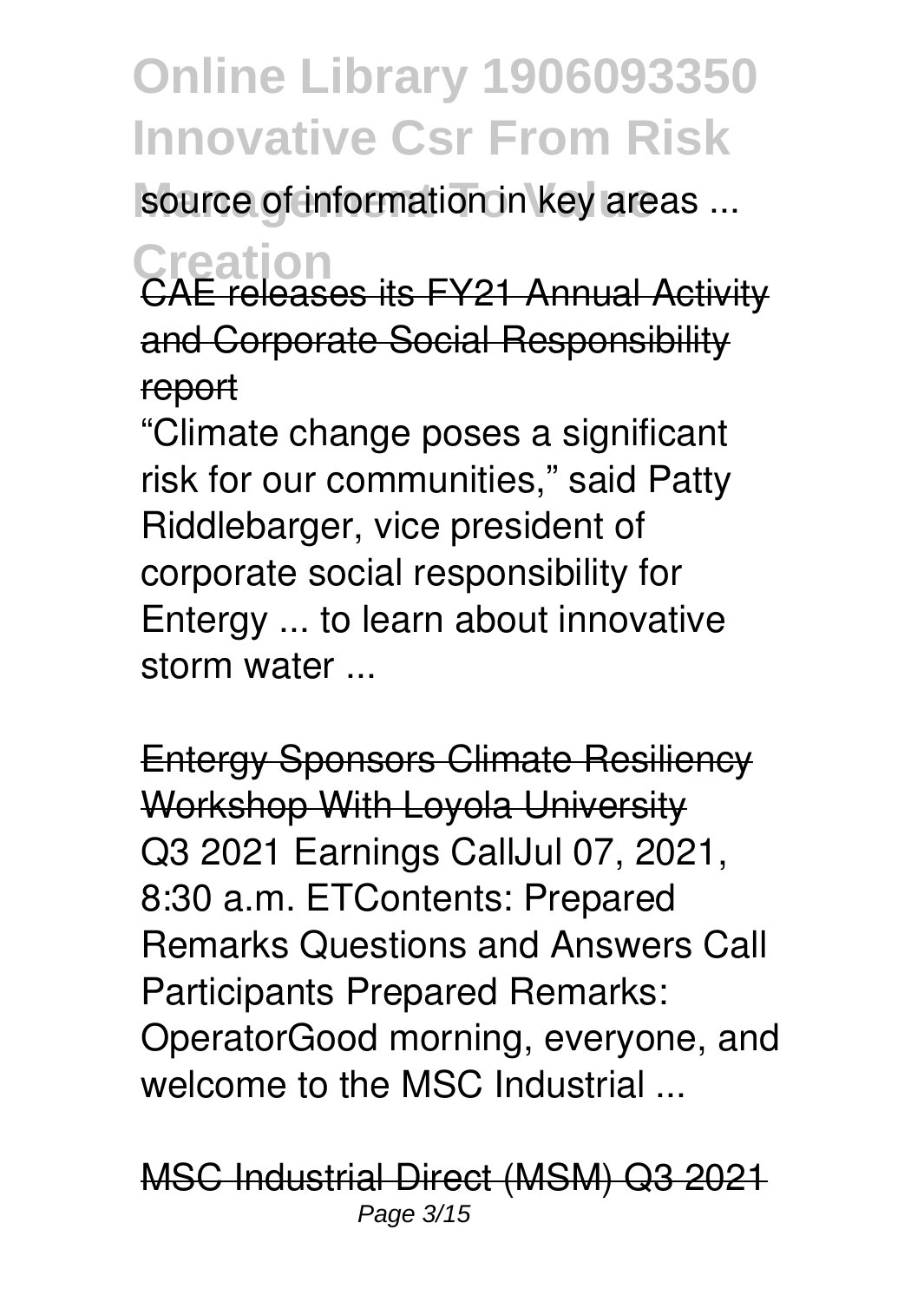**Online Library 1906093350 Innovative Csr From Risk** Earnings Call Transcript / alue Groupe GM has announced the launch<br>
of **Factill** the first refillable accounting of Ecofill, the first refillable cosmetics dispenser on the market that is 100 per cent traceable.

Groupe GM Introduces Ecofill As Part Of Its Care About Earth initiative further embed sustainability principles into our Company's businesses and evidences our commitment to transparency and corporate social responsibility. The Sustainability Report 2020 contains ...

TCS Group Holding PLC: issue of 2020 Sustainability Report - its first according to GRI Standards The platform will be dedicated to Corporate Social Responsibility (CSR ... Boursa Kuwait has successfully introduced innovative investment tools, Page 4/15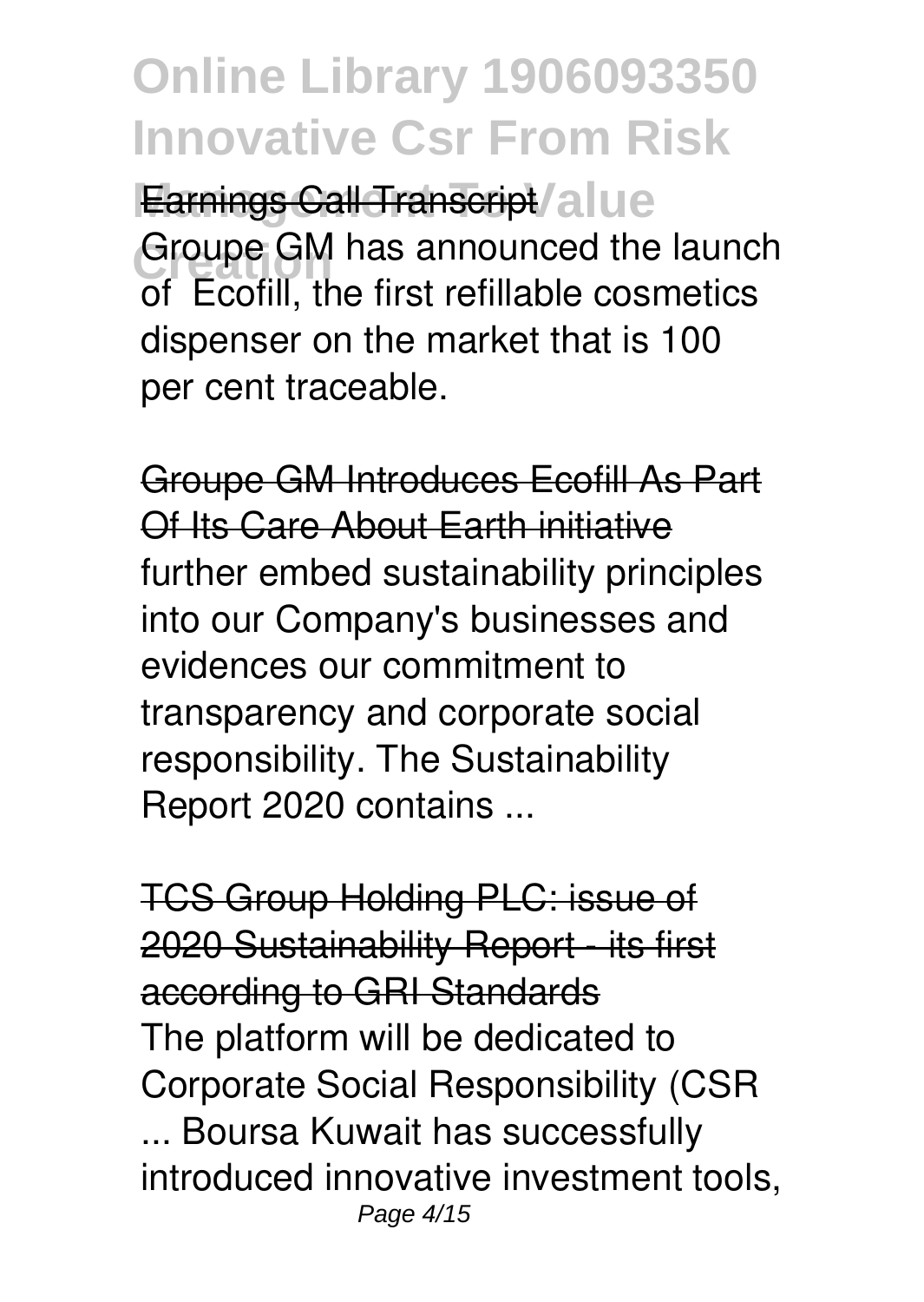reinforced transparency, and e restructured the market ...

Boursa Kuwait revamps building facilities and installs energy-efficient utilities including full color LED video walls and ticker displays In an exclusive conversation with the Financial Express Online Shridhar Venkat, CEO of Akshaya Patra talked about the work they are doing, CSR initiatives, challenges ahead of them and more.

In the post-COVID world, role of CSR will become even more important: Shridhar Venkat, CEO of Akshaya Patra SCOTTSDALE, AZ / ACCESSWIRE / July 9, 2021 / Uncommon Giving Corporation, an early-stage fintech company, has been invited to present Page 5/15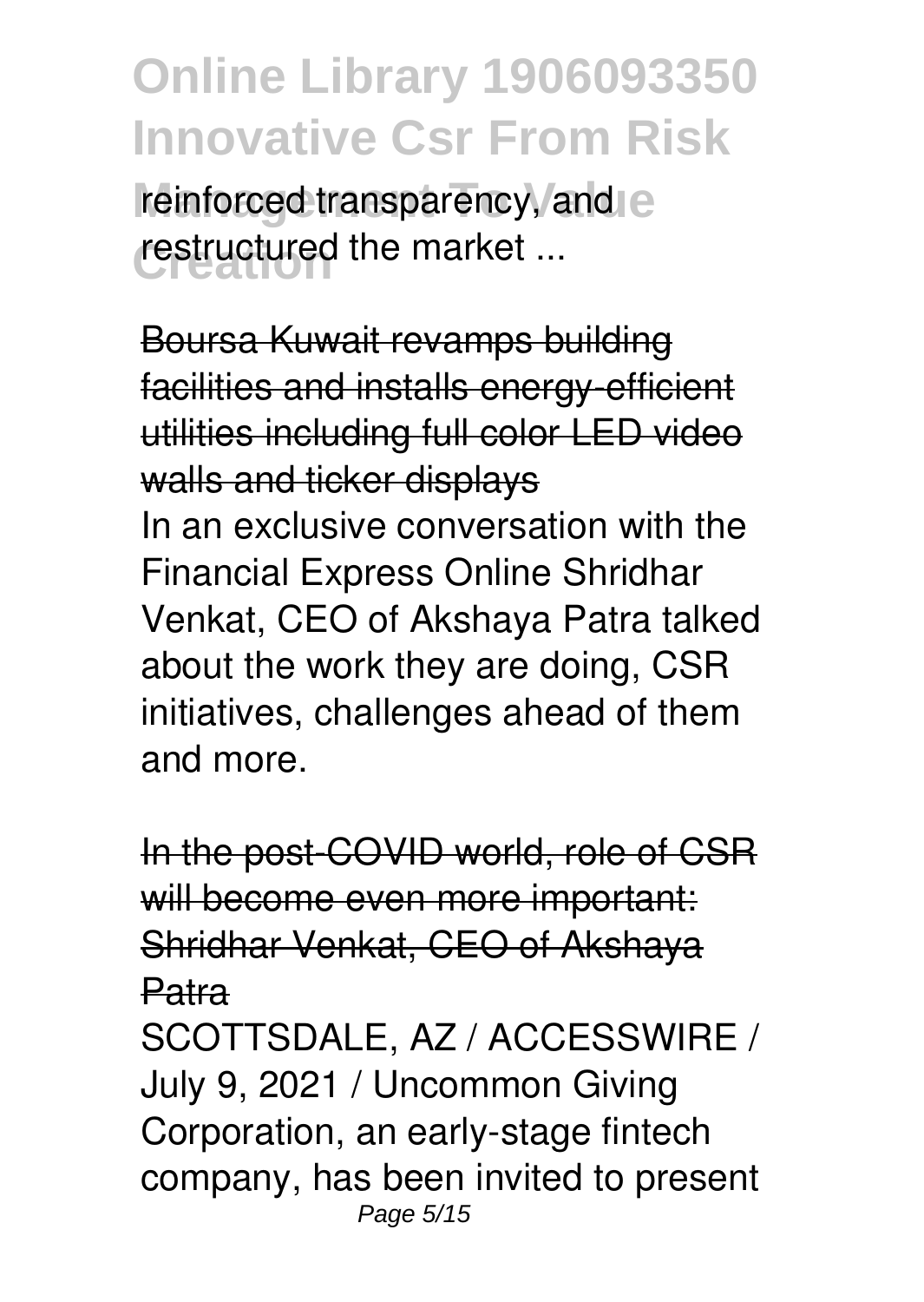at the Access to Giving Virtual Investor conference, which is ...

Uncommon Giving Corporation to Present at Access to Giving Virtual ... Al Bawani's CEO shares how Saudi Arabia's "unparalleled" potential will enable it to become a "touristic hotspot" in the future ...

"The most important success factor in a construction company is the people" who also oversees Corporate Social Responsibility and Sustainability at Advans Nigeria stated that "We put our clients first by creating innovative financial solutions to suit underserved ...

Advans Nigeria partners LUTH, celebrates world blood donor day CHICAGO--(BUSINESS Page 6/15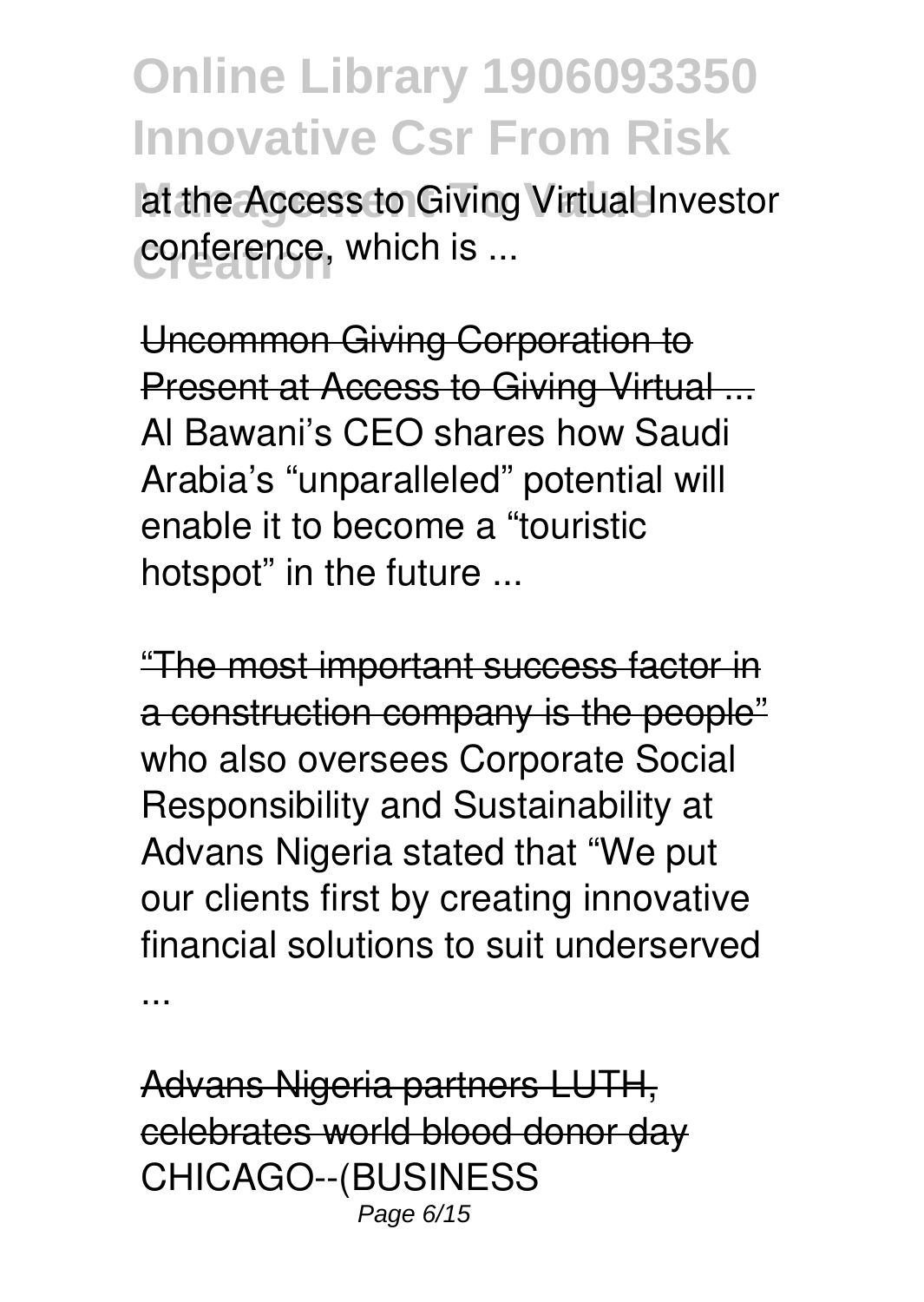WIRE)--Exelon today announced the **release of its 2020 Corporate** Sustainability Report (CSR), which highlights ... and communities through innovative energy technologies, new ...

Exelon Sustainability Report Highlights Efforts to Create a Cleaner, More Equitable Future

collaborated in a unique association to establish a Material Recovery Facility or a Dry Waste Collection Center in the Heart of East Delhi as a part of SBI-Card's CSR Initiatives. The facility ...

EDMC inaugurates Material Recovery Facility in Shahdara South Zone The company also received 'The Corporate Social Responsibility Excellence award' and the 'Telecoms Facility Excellence award'. Receiving the awards, the Senior Manager for Page 7/15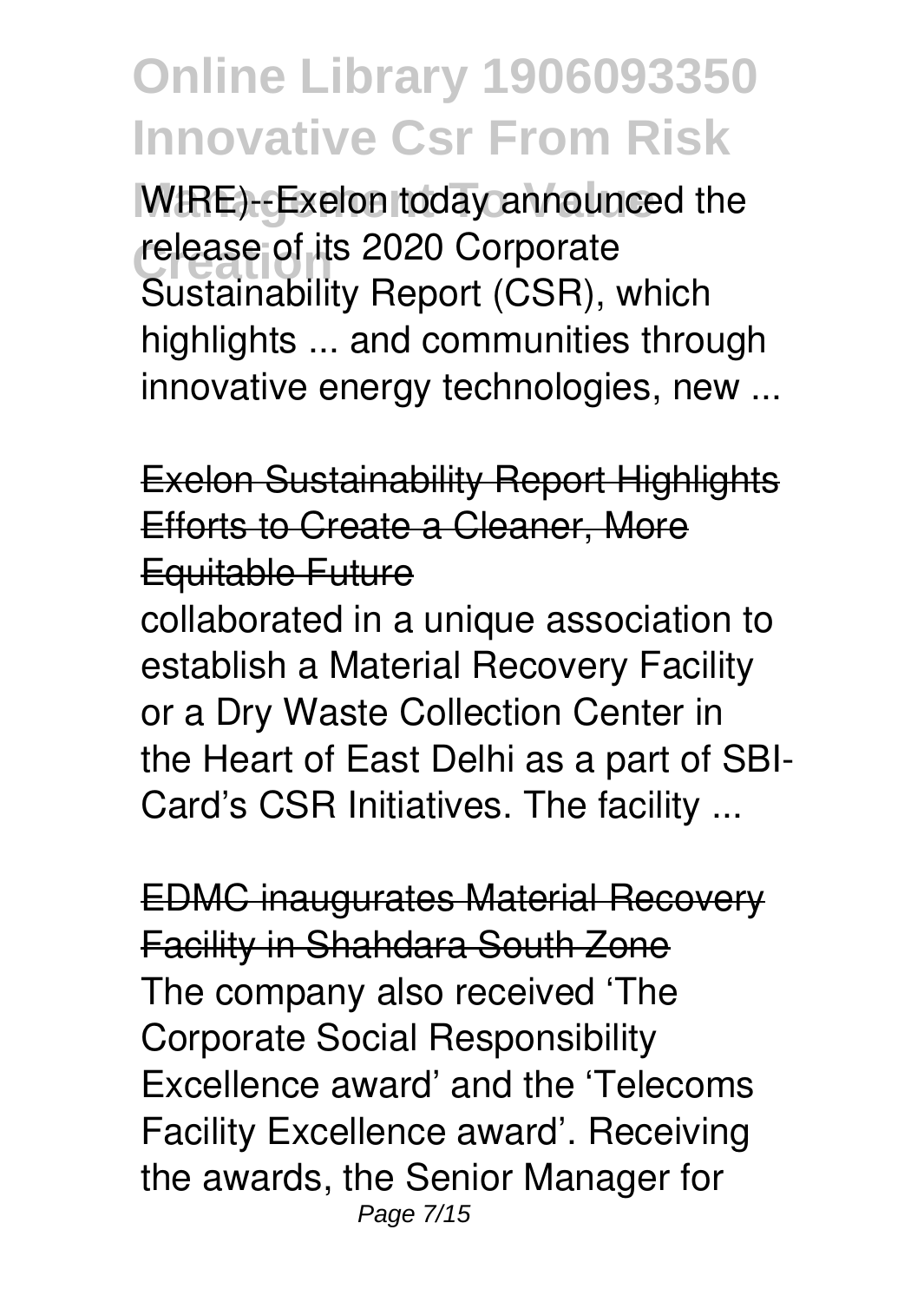# **Online Library 1906093350 Innovative Csr From Risk Security Riskent To Value**

**Creation** MTN Ghana recognised for its outstanding contributions to sustainable development Keeping in view of the need, innovative modular hospitals came ... of PSA has been actively working towards securing Corporate Social Responsibility (CSR) support to implement these projects ...

India begins 'Extension of Hospitals' project to fight Covid CSR roadmap 2020-2023 and built the foundation for GSS' transformation by implementing three key pillars: Digitalization (process), Commercial Management Group (risk) and Supply Chain Operation ...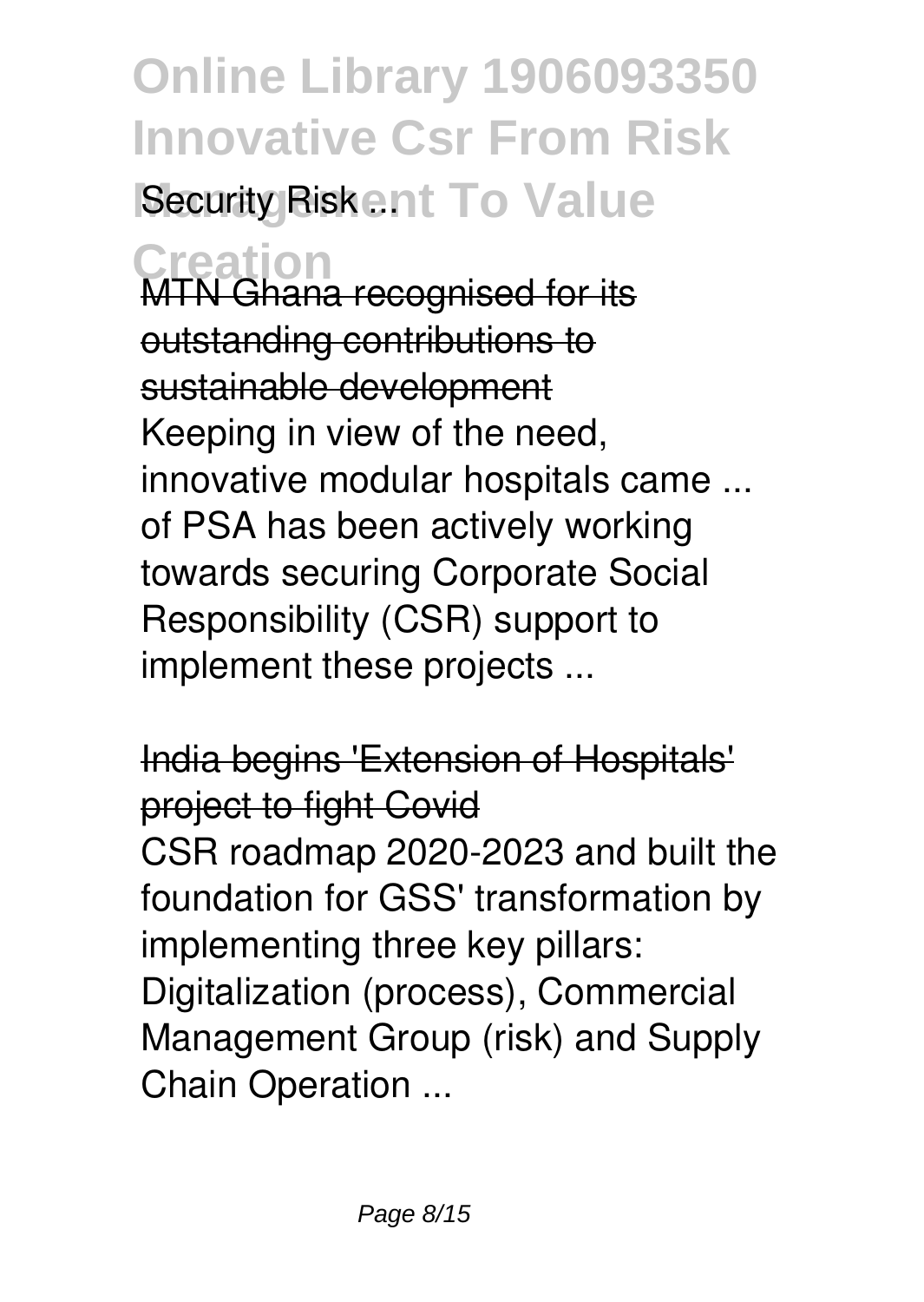By and large, corporations of the 21st century have come to realise that their<br>chlisations to conisting in terms of obligations to societies in terms of corporate social responsibility are fourfold: economic, ethical, altruistic and strategic. Meeting these four responsibilities is crucial to their survival in their various markets and industries; it also requires them to rewrite their previously less socially responsible business models in order to do so. All indications continue to suggest that it is those organisations that are perceived to be socially responsible by stakeholders in modern markets that survive and prosper. Corporations have equally realised that by being innovative in all things – including their CSR activities and initiatives – they will add value to the so-called bottom line, to the positive contributions they make to society and Page 9/15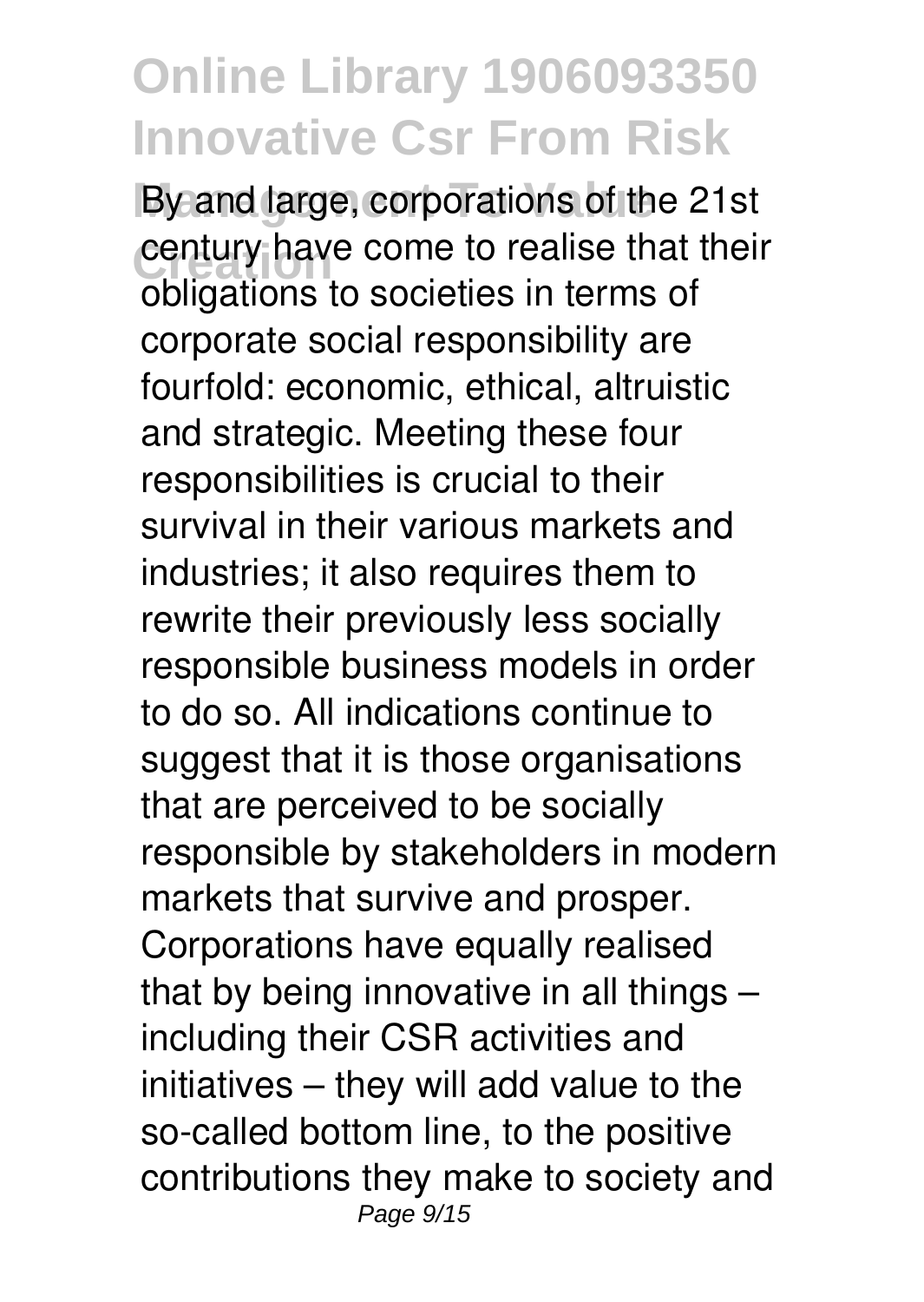to how they are perceived by their key stakeholders. However, many criticisms have been made of CSR in its current form, often related to the lack of value that it generates within the enterprise and the fact that it offers only a partial and short-term response to the full challenges of sustainable development. The time has come to shift the CSR focus away from risk management towards a more progressive and entrepreneurial approach that seeks to create value and identify sustainable opportunities for strategic innovation. This book aims to explore, inspire and support creative, innovative and strategic CSR. "Innovation" in this book means new products, services and technologies and, in addition, new organisational and institutional systems, structures and new business models that Page 10/15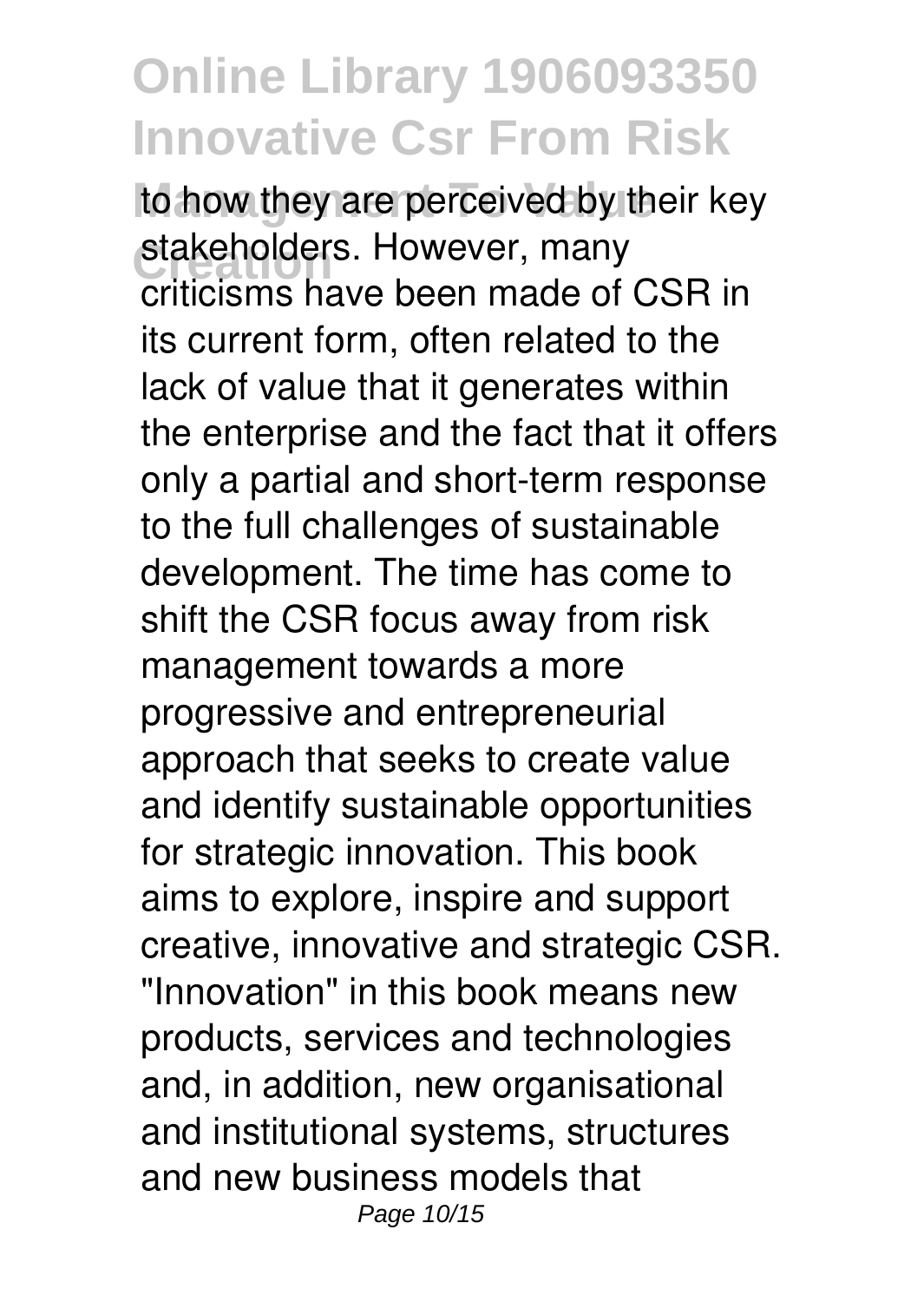empower the organisation to advance strategically in an ever more competitive business world. Both research and practice show that CSR has mainly been approached in terms of value protection and risk management, where the main objective has been to protect companies' existing assets or avoid scandals. Therefore, in many cases where CSR remains at the forefront of business activity, it does not lead to fundamental changes and is not yet integrated as a strategic component where it could create value, generate new ideas and open new opportunities. How do corporate entities shift their attention from risk management to value creation? This is the key question that this book attempts to answer, both theoretically and empirically as well as through real Page 11/15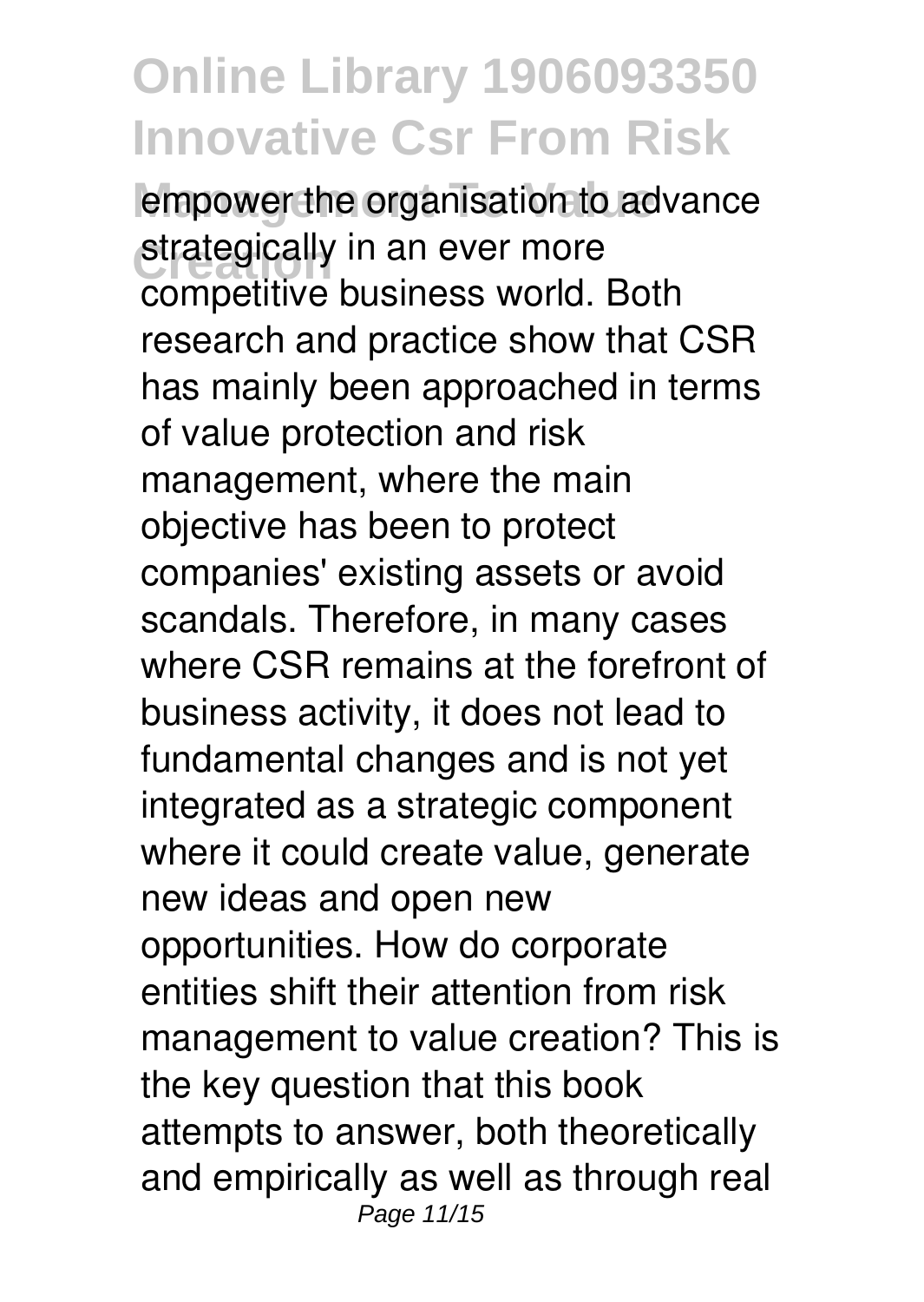case studies and experiences. With contributions from a crème de la<br>crème et eshelere from 10 seunt crème of scholars from 12 countries, Innovative CSR gathers together a cornucopia of innovative practices that will be essential reading for academics and practitioners alike.

By and large, corporations of the 21st century have come to realise that their obligations to societies in terms of corporate social responsibility are fourfold: economic, ethical, altruistic and strategic. Meeting these four responsibilities is crucial to their survival in their various markets and industries; it also requires them to rewrite their previously less socially responsible business models in order to do so. All indications continue to suggest that it is those organisations that are perceived to be socially Page 12/15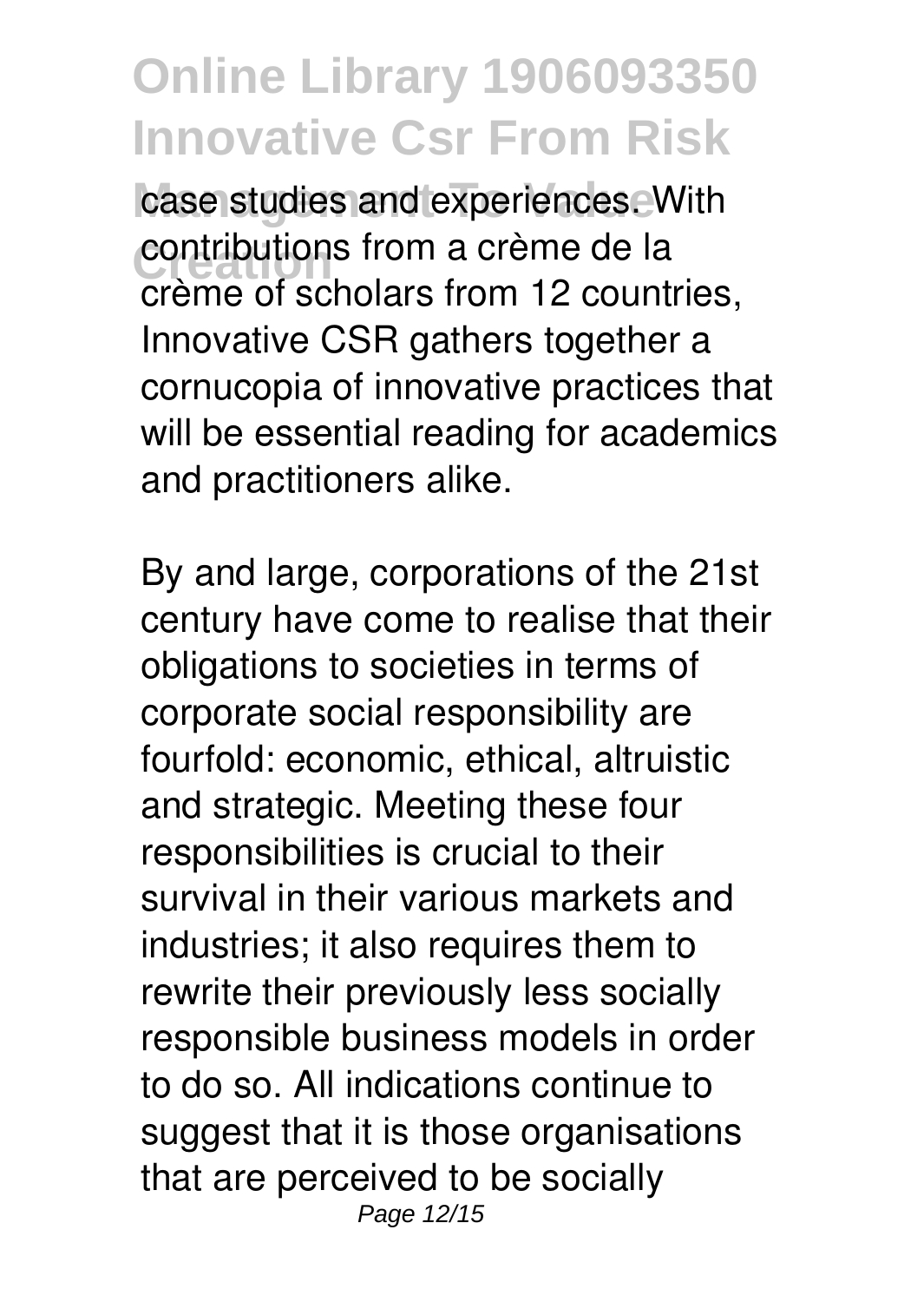responsible by stakeholders in modern markets that survive and prosper.<br>Comparational have equally realize Corporations have equally realised that by being innovative in all things – including their CSR activities and initiatives – they will add value to the so-called bottom line, to the positive contributions they make to society and to how they are perceived by their key stakeholders. However, many criticisms have been made of CSR in its current form, often related to the lack of value that it generates within the enterprise and the fact that it offers only a partial and short-term response to the full challenges of sustainable development. The time has come to shift the CSR focus away from risk management towards a more progressive and entrepreneurial approach that seeks to create value and identify sustainable opportunities Page 13/15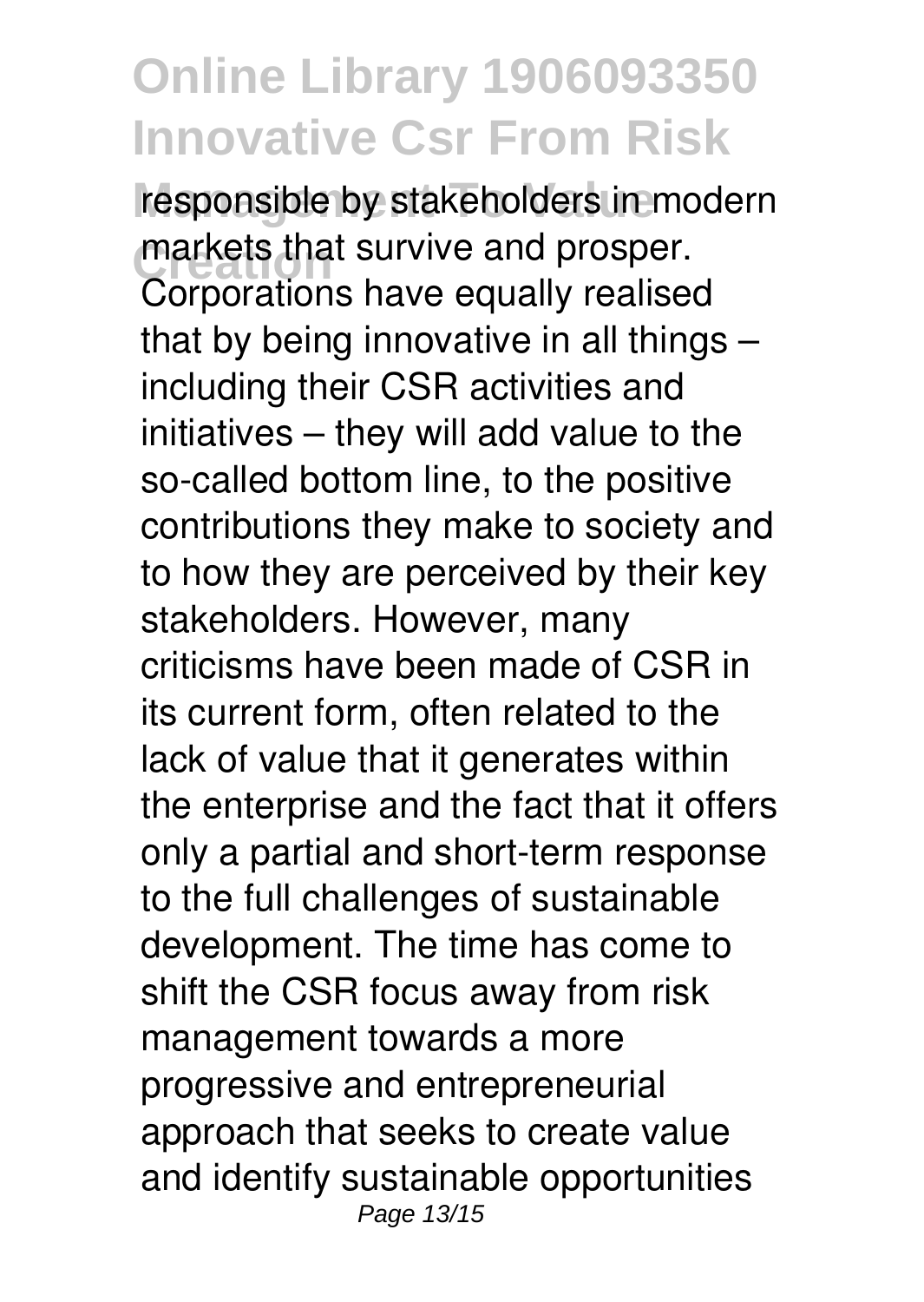for strategic innovation. This book aims to explore, inspire and support creative, innovative and strategic CSR. "Innovation" in this book means new products, services and technologies and, in addition, new organisational and institutional systems, structures and new business models that empower the organisation to advance strategically in an ever more competitive business world. Both research and practice show that CSR has mainly been approached in terms of value protection and risk management, where the main objective has been to protect companies' existing assets or avoid scandals. Therefore, in many cases where CSR remains at the forefront of business activity, it does not lead to fundamental changes and is not yet integrated as a strategic component Page 14/15